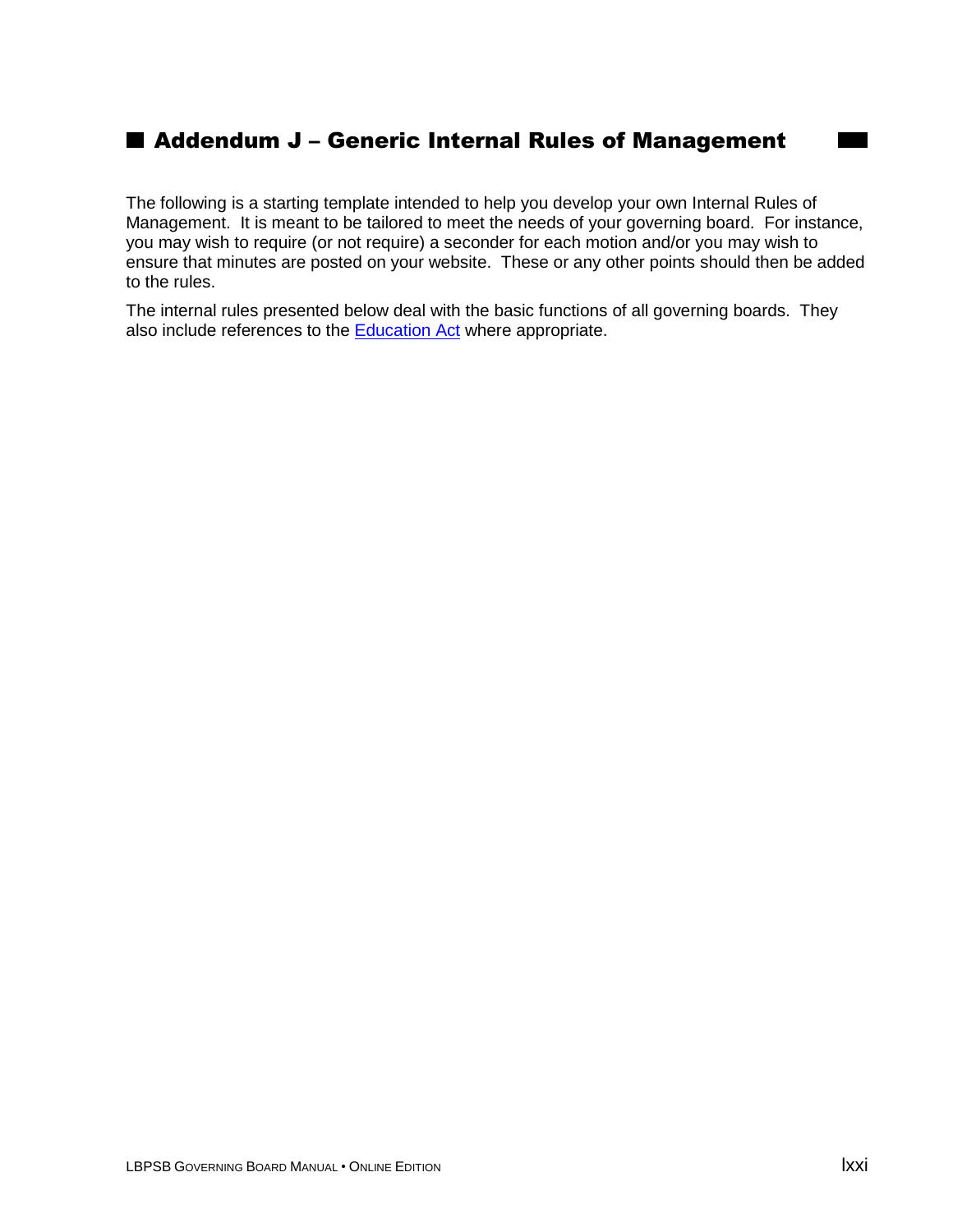### <School Name>

# **Rules of Internal Management** 20xx-20xx

adopted xxx, 20xx

#### **Contents**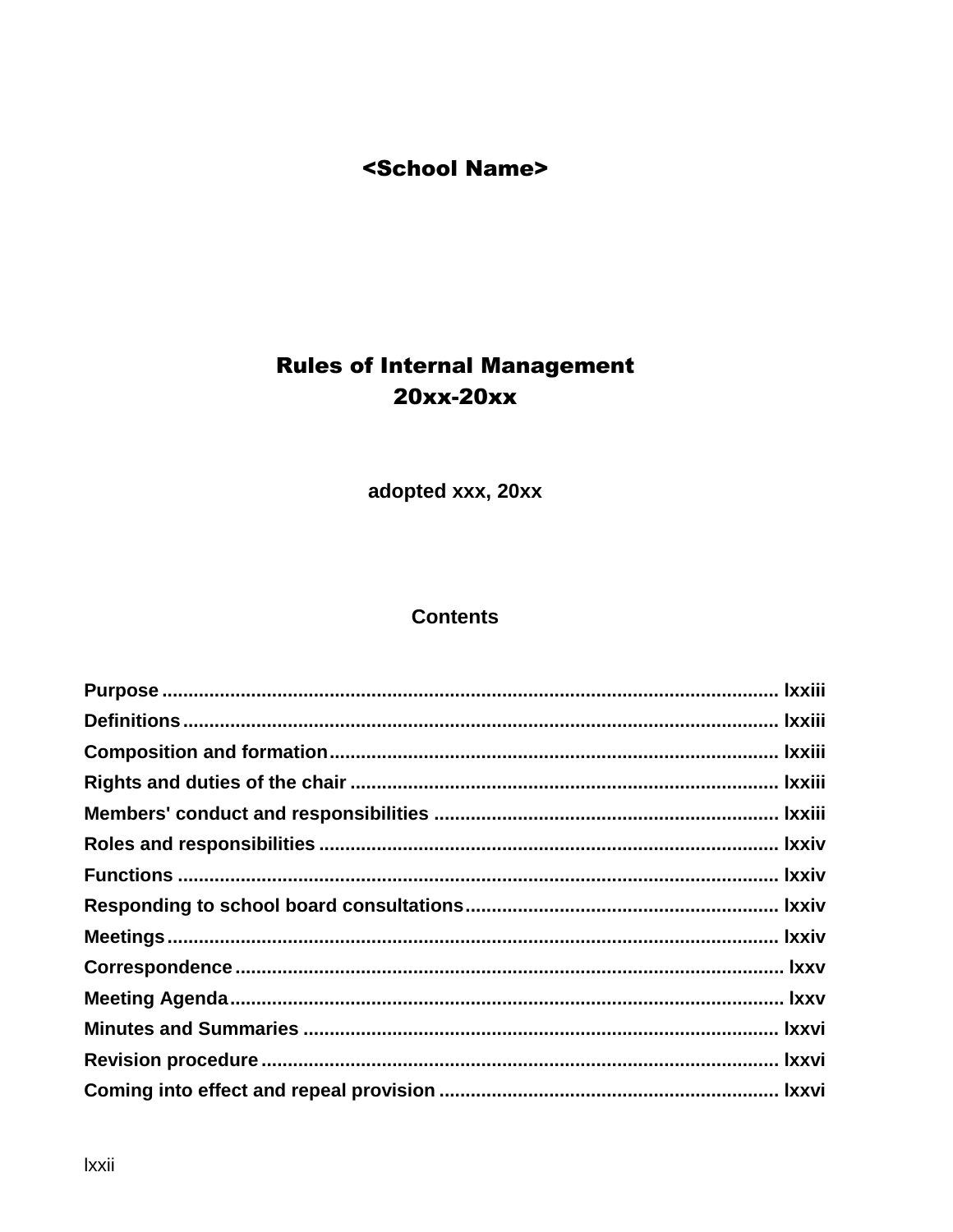### <span id="page-2-0"></span>Purpose

The purpose of these rules is to facilitate the operation of the <Name of School> Governing Board.

## <span id="page-2-1"></span>**Definitions**

**GB:** the <Name of School> Governing Board

**Member:** any person who has been elected or appointed to the GB in accordance with [section 47](http://www2.publicationsduquebec.gouv.qc.ca/dynamicSearch/telecharge.php?type=2&file=/I_13_3/I13_3_A.html#s47) through [section 51](http://www2.publicationsduquebec.gouv.qc.ca/dynamicSearch/telecharge.php?type=2&file=/I_13_3/I13_3_A.html#s51) of the [Education](http://www2.publicationsduquebec.gouv.qc.ca/dynamicSearch/telecharge.php?type=2&file=/I_13_3/I13_3_A.html) [Act.](http://www2.publicationsduquebec.gouv.qc.ca/dynamicSearch/telecharge.php?type=2&file=/I_13_3/I13_3_A.html)

**The Board:** the Lester B. Pearson School Board

**Simple majority:** 50% of the members plus one (rounded down to nearest whole number)

**EA:** The **Education Act, R.S.Q., I-13.3** and its updates

**Principal:** The principal of the school

**Chair:** A parent member of the governing board is elected as chair to preside over meetings.

### <span id="page-2-2"></span>Composition and formation

The school board has decided that there will be <x> members of the <Name of School> GB

# <span id="page-2-3"></span>Rights and duties of the chair

The chair calls the meetings of the GB

Without restriction, the chair has the following duties:

- Work with the principal to develop meeting agendas
- Speak on behalf of the governing board
- Ensure that the internal rules of management are observed in order to create an amicable and orderly environment
- Follow the agenda approved by the GB and keep discussions on track
- Ensure that all subjects are properly explained and questions responded to appropriately
- Allow and solicit members to express their opinions
- Decide on the order of discussions and give the right to speak
- Keep the discussions to within the mandate of the GB
- <span id="page-2-4"></span>• Summarize the opinions of the assembly

### Members' conduct and responsibilities

Each member must:

- Act effectively and in good faith in relaying the needs, concerns and advice to the GB
- Prepare for and attend the GB meetings

References & Comments

In accordance with [s. 67](http://www2.publicationsduquebec.gouv.qc.ca/dynamicSearch/telecharge.php?type=2&file=/I_13_3/I13_3_A.html#s67) of the [Education Act.](http://www2.publicationsduquebec.gouv.qc.ca/dynamicSearch/telecharge.php?type=2&file=/I_13_3/I13_3_A.html)

s.  $47 - s. 51$  $47 - s. 51$ 

[s. 46,](http://www2.publicationsduquebec.gouv.qc.ca/dynamicSearch/telecharge.php?type=2&file=/I_13_3/I13_3_A.html#s46) [s. 96.13](http://www2.publicationsduquebec.gouv.qc.ca/dynamicSearch/telecharge.php?type=2&file=/I_13_3/I13_3_A.html#s96.13) The principal shall take part in the meetings, but is not entitled to vote.

[s. 56,](http://www2.publicationsduquebec.gouv.qc.ca/dynamicSearch/telecharge.php?type=2&file=/I_13_3/I13_3_A.html#s56) s [.42](http://www2.publicationsduquebec.gouv.qc.ca/dynamicSearch/telecharge.php?type=2&file=/I_13_3/I13_3_A.html#s42)

[s. 60.](http://www2.publicationsduquebec.gouv.qc.ca/dynamicSearch/telecharge.php?type=2&file=/I_13_3/I13_3_A.html#s60) If the chair is unable to attend a meeting, the GB shall designate a substitute from amongst its eligible members.

[s. 71](http://www2.publicationsduquebec.gouv.qc.ca/dynamicSearch/telecharge.php?type=2&file=/I_13_3/I13_3_A.html#s71)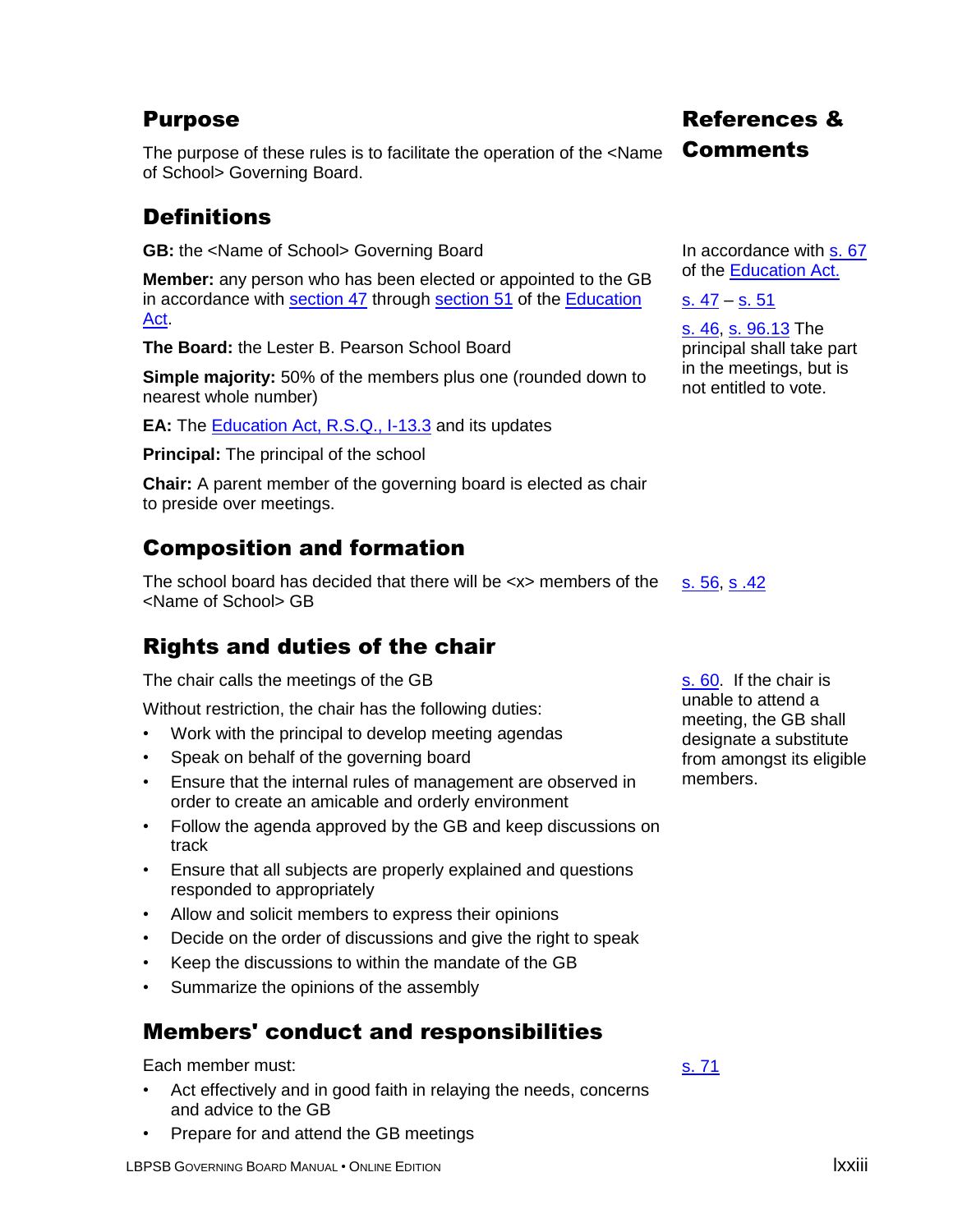lxxiv

- Contribute to the meetings and participate in GB activities
- Address himself to the chair and not to a member in particular
- Maintain a respectful demeanor at meetings and GB activities
- Inform the chairperson of any foreseen absence from GB meetings and activities

### <span id="page-3-0"></span>Roles and responsibilities

**Secretary:** Takes meeting minutes, coordinates documentation, ensures meeting materials and documents are distributed prior to meeting.

**Treasurer:** In conjunction with the school's accounting officer, maintains records of the GB's allocation and spending and prepares the financial report for the GB at the end of the school year.

# <span id="page-3-1"></span>Functions

*The GB will see to the following:* [s. 74](http://www2.publicationsduquebec.gouv.qc.ca/dynamicSearch/telecharge.php?type=2&file=/I_13_3/I13_3_A.html#s74) – [s. 96.24](http://www2.publicationsduquebec.gouv.qc.ca/dynamicSearch/telecharge.php?type=2&file=/I_13_3/I13_3_A.html#s96.24)

#### **Election of officers and representatives**

- The members will elect from among themselves, the GB officers specified above.
- The elections and appointments will take place during the month of October at the first full meeting of the Governing Board. The GB must also promptly replace any member unable or unwilling to continue in an elected role.

### **Advising on the operation of the school**

Any advice the GB wishes to communicate to the school board must be formalized and if the committee so decides, forwarded to the appropriate administrator. Power given under [s. 78](http://www2.publicationsduquebec.gouv.qc.ca/dynamicSearch/telecharge.php?type=2&file=/I_13_3/I13_3_A.html#s78)

### **Informing the board on the school's/centre's needs**

Any information the GB wishes to communicate to the school board should be formalized and if the GB so decides, forwarded to the administrator concerned. Copies may be sent to the Sector Director, the Director General, and the Council of Commissioners. It may also be sent to Chairs of SPC and CPC if the issue is deemed of relevance to parents of other school communities.

# <span id="page-3-2"></span>Responding to school board consultations

Preparatory work on responses will be done in sub-committees struck for the purpose. Support materials and a draft response for each consultation will be submitted to the GB to enable discussions and to formalize a response.

## <span id="page-3-3"></span>Meetings

Power given under [s. 79](http://www2.publicationsduquebec.gouv.qc.ca/dynamicSearch/telecharge.php?type=2&file=/I_13_3/I13_3_A.html#s79)

[s. 67](http://www2.publicationsduquebec.gouv.qc.ca/dynamicSearch/telecharge.php?type=2&file=/I_13_3/I13_3_A.html#s67)

[s. 61,](http://www2.publicationsduquebec.gouv.qc.ca/dynamicSearch/telecharge.php?type=2&file=/I_13_3/I13_3_A.html#s61) s. [108](http://www2.publicationsduquebec.gouv.qc.ca/dynamicSearch/telecharge.php?type=2&file=/I_13_3/I13_3_A.html#s108)

[s. 56](http://www2.publicationsduquebec.gouv.qc.ca/dynamicSearch/telecharge.php?type=2&file=/I_13_3/I13_3_A.html#s56)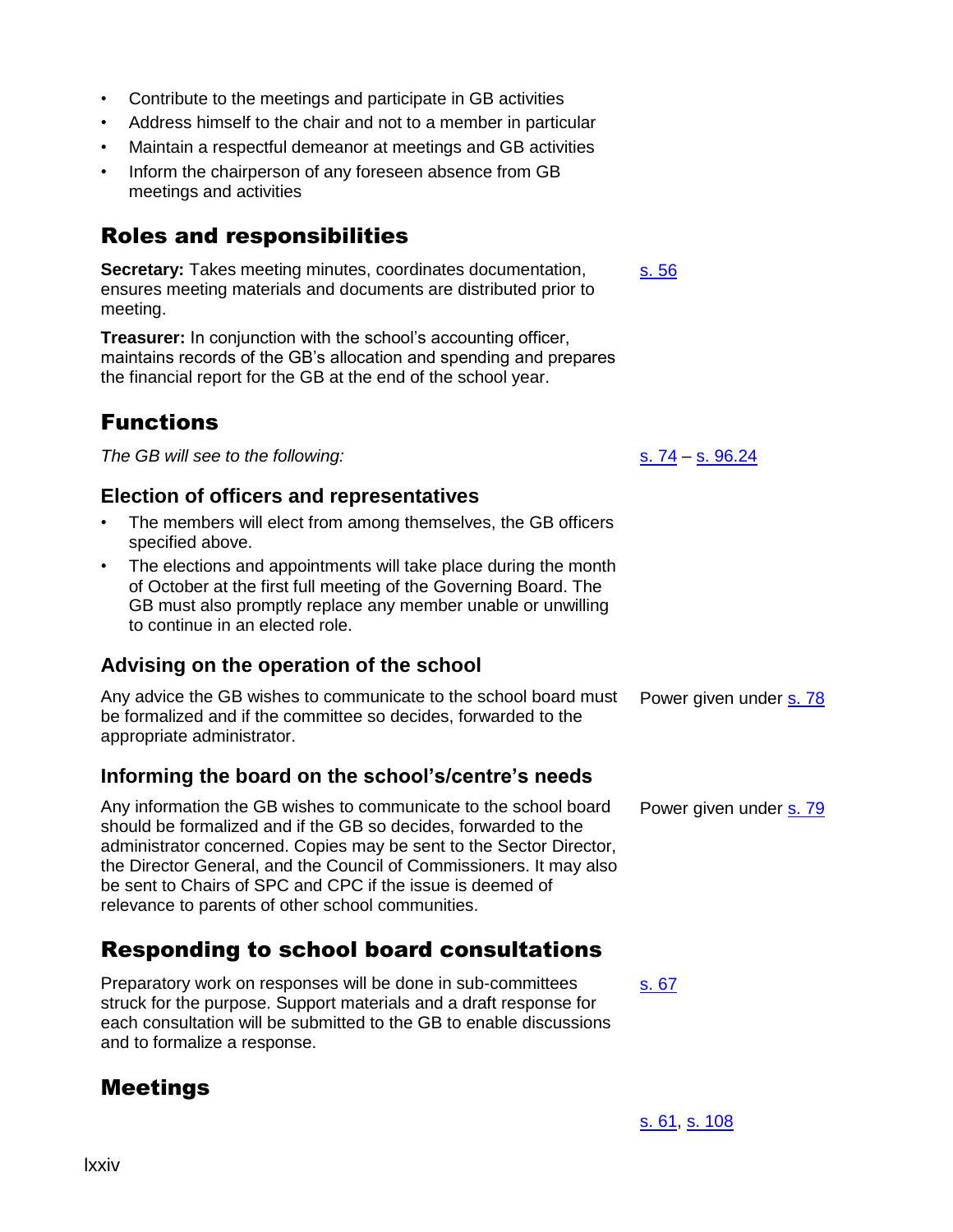**Schedule of meetings**: Regular meetings will be held in <the library> of the school. They will normally be held on the <first Wednesday> of each month from October through June at <7:00pm>. If the <first Wednesday> of the month falls on a day when the school is closed, it will be deferred to the following week. 9 meetings will be held per year.

**Special meetings:** Special meetings may be called between regular meetings by the chair or by request of a majority of the members.

**Quorum:** A simple majority of the members AND, in the youth sector only, half of the *parent* representatives must be present in order to proceed with a meeting. An informal meeting may nevertheless take place when quorum is not achieved, however no decisions may be taken and no official GB function may be performed.

**Observers:** the GB meetings are open to the public. The agenda will include a public question period. Observers must restrict themselves to subjects within the mandate of the GB.

**Procedures:** All decisions are confirmed by a simple majority vote of those in favour or of those opposed (abstentions do not count towards the determination of the vote). In the case of a tie, the Chair will cast a second and deciding vote. An item to be voted on must be formulated as a motion or presented as a resolution, and should be seconded. Time for discussion of the motion must occur before the vote is taken. The GB may form subcommittees to study specific issues and/or to draft proposals. A chairperson will be appointed for each subcommittee. The members may be asked to ratify a decision previously made between meetings by email.

**Adjournment:** when all items on the agenda have been addressed, the chair adjourns the meeting.

### <span id="page-4-0"></span>Correspondence

All correspondence will be reported during regular meetings and will be kept on file at the school. The chair should copy all members when sending correspondence on behalf of the Governing Board.

## <span id="page-4-1"></span>Meeting Agenda

The agenda lists the order of the business to be addressed during GB meetings. The chair drafts the agenda in conjunction with the principal. Each member should be given the opportunity to add or modify items on the agenda. Each agenda will include the following items (the agenda of the first meeting of the year will be modified to included introductory items and election of officers):

#### **Call to order Adoption of the agenda Approval of the minutes of the previous meeting Business Arising Reports** (Student Council, Commissioner, Community) Representatives, Parent Representative, Support Staff, Teachers, VPs, Principal)

[s. 68](http://www2.publicationsduquebec.gouv.qc.ca/dynamicSearch/telecharge.php?type=2&file=/I_13_3/I13_3_A.html#s68) While GB meetings are public meeting any member may request to close the meeting if the matter examined can cause injury to a person. Resolutions cannot be passed at closed meetings.